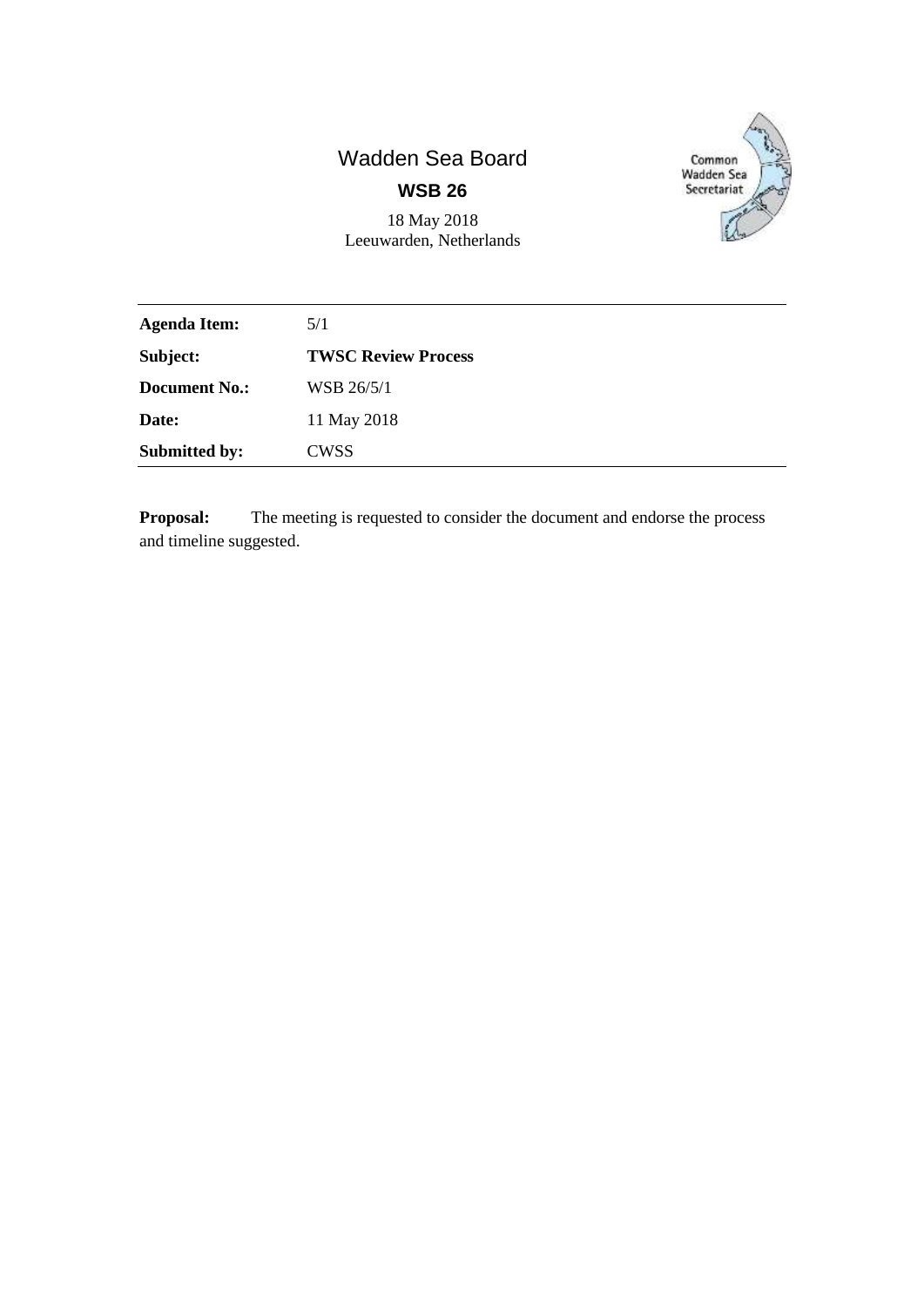COMMON WADDEN SEA SECRETARIAT Virchowstrasse 1 D-26382 Wilhelmshaven Federal Republic of Germany Tel. +49 (0)4421 9108-0 Fax +49 (0)4421 9108-30 info@waddensea-secretariat.org www.waddensea-secretariat.org



# **Evaluation and review process for the Trilateral Wadden Sea Cooperation following the 13th Trilateral Governmental Conference**

#### **A. Introduction**

The Wadden Sea Board (WSB) decided that the tasks and the work plan of the CWSS should be evaluated and that the Task Groups (TGs), Expert Groups (EGs) and ad-hoc Working Groups (WGs), established in the framework of the Trilateral Wadden Sea Cooperation (TWSC) should undertake a review process of their tasks and Terms of Reference (ToR) at the beginning of the upcoming German presidency of the TWSC (2018 – 2022).

It is envisioned that both, the evaluation and the review process should start with selfassessments, which should serve as the basis for the drafting of a TWSC work program (2019-2022), similar to the former business plans adopted by the WSB.

WSB 24 therefore instructed CWSS to prepare, by WSB 26, a document outlining the objectives, content, process and timelines for the aforementioned two related but distinct selfevaluation processes. The present paper was developed in response to that request by the WSB.

#### **B. Objectives and Elements of the projected evaluation and review process**

The envisioned evaluation and review process comprises the following elements:

1. Self-assessment by CWSS with the aim of establishing whether and to what extent the tasks currently assigned to the Secretariat under the mandate delineated in Article 2.1 of the Administrative Agreement 2010 and the respective Terms of Reference (ToR), the Rules of Procedure and financial regulations are being fulfilled and what modifications of the tasks and areas of activity of the Secretariat are needed in order to ensure optimum performance, effectiveness and service for the TWSC;

2. Self-assessment by all Task Groups (TGs) and Expert Groups (EGs) and working groups (WGs) currently operating in the framework of the TWSC with the aim of establishing whether and to what extent the tasks currently assigned to the Groups as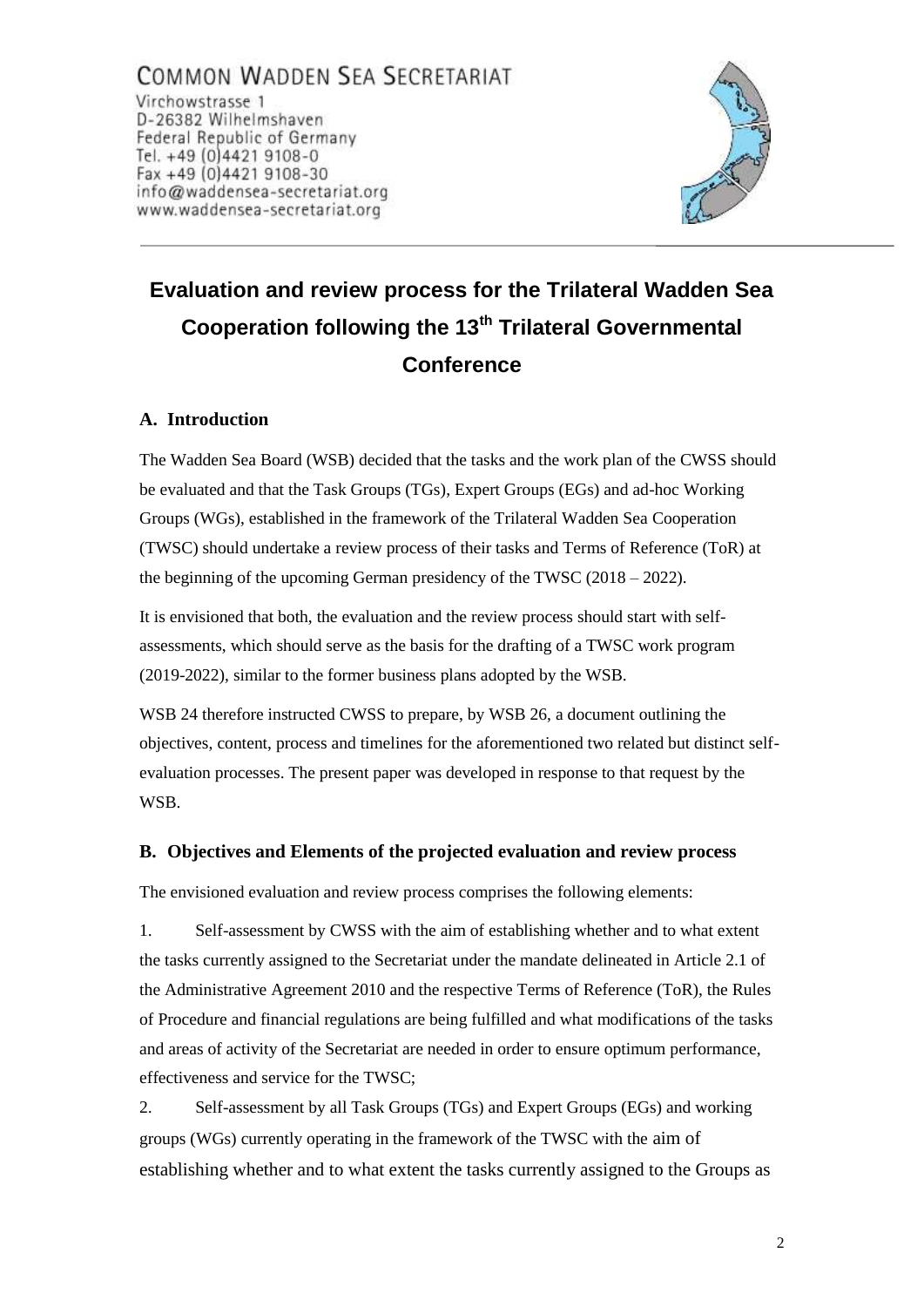delineated in the respective ToR of the Groups are being carried out and are still relevant. The objective is to develop a proposal about what modifications of the ToR, format or composition of the Groups are needed in order to ensure optimum relevance for the TWSC. This might also include the conclusion that new groups are being needed or existing ones should be suspended.

While the two processes are both aimed at optimally planning and implementing the work of the TWSC during the next presidency and are therefore interrelated, they are nevertheless two distinct processes, involving different players CWSS on the one hand, the respective TGs. EGs and WGs on the other), with the WSB as the connecting element.

#### **C. Assessment processes and development of work plans**

CWSS proposes that the two self-assessment processes are carried out as follows:

1. CWSS assessment

1.1 CWSS undertakes an assessment to determine which of the tasks carried out by Secretariat staff correspond to which of the functions enumerated in Article 2.1 of the 2010 Administrative Agreement, the respective ToR and relevant WSB decisions, and which additional activities beyond those functions it undertakes, as well as what percentage of time its staff allocates to the various functions and activities.

1.2 CWSS delivers a paper comprising the results of the self-assessment and the analysis as well as a draft work plan for the Secretariat to be reviewed by the WSB.

#### 2. Assessment by TGs, EGs and other WGs

All TGs, EGs and WGs undertake an assessment against their respective ToR to determine which of the tasks enumerated in their ToR they carry out as well as which additional activities they undertake, and what new tasks will arise, e.g. from the Ministerial Declarations and WSB decisions, as well as what percentage of time and necessary resources it allocates to these various functions and activities;

2.2 Each Group delivers a paper comprising the results of the self-assessment and the analysis as well as a proposal for updated ToR for review by the WSB.

#### 3. Development of work plan(s)

3.1 WSB reviews the draft work plan and provides guidance as required to enable the development of consistent work plans for CWSS and the Groups. This may also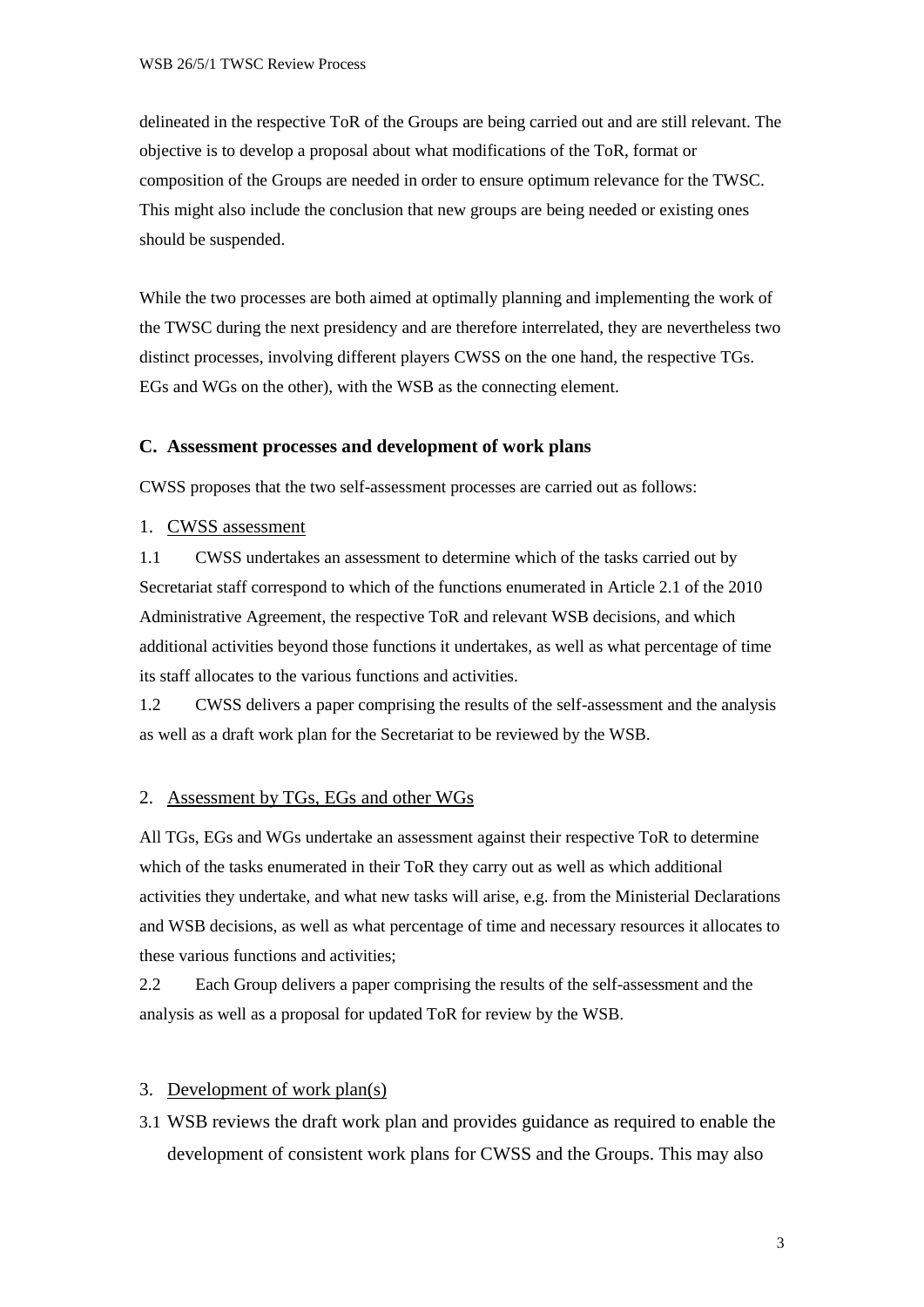entail a restructuring or realignment of the current Groups or the establishment of new Groups if deemed necessary according to the trilateral work program in the period 2018-22 to enable optimum service to the TWSC;

3.2 Following the amendment and finalization of the various ToR in line with the guidance received from the WSB, the Board adopts the ToR and, where necessary, establishes new or newly aligned Groups.

#### **D. Timeline for assessment and review process**

CWSS proposes the roadmap indicated at Annex 1 for conducting the assessment and review process outlined above.